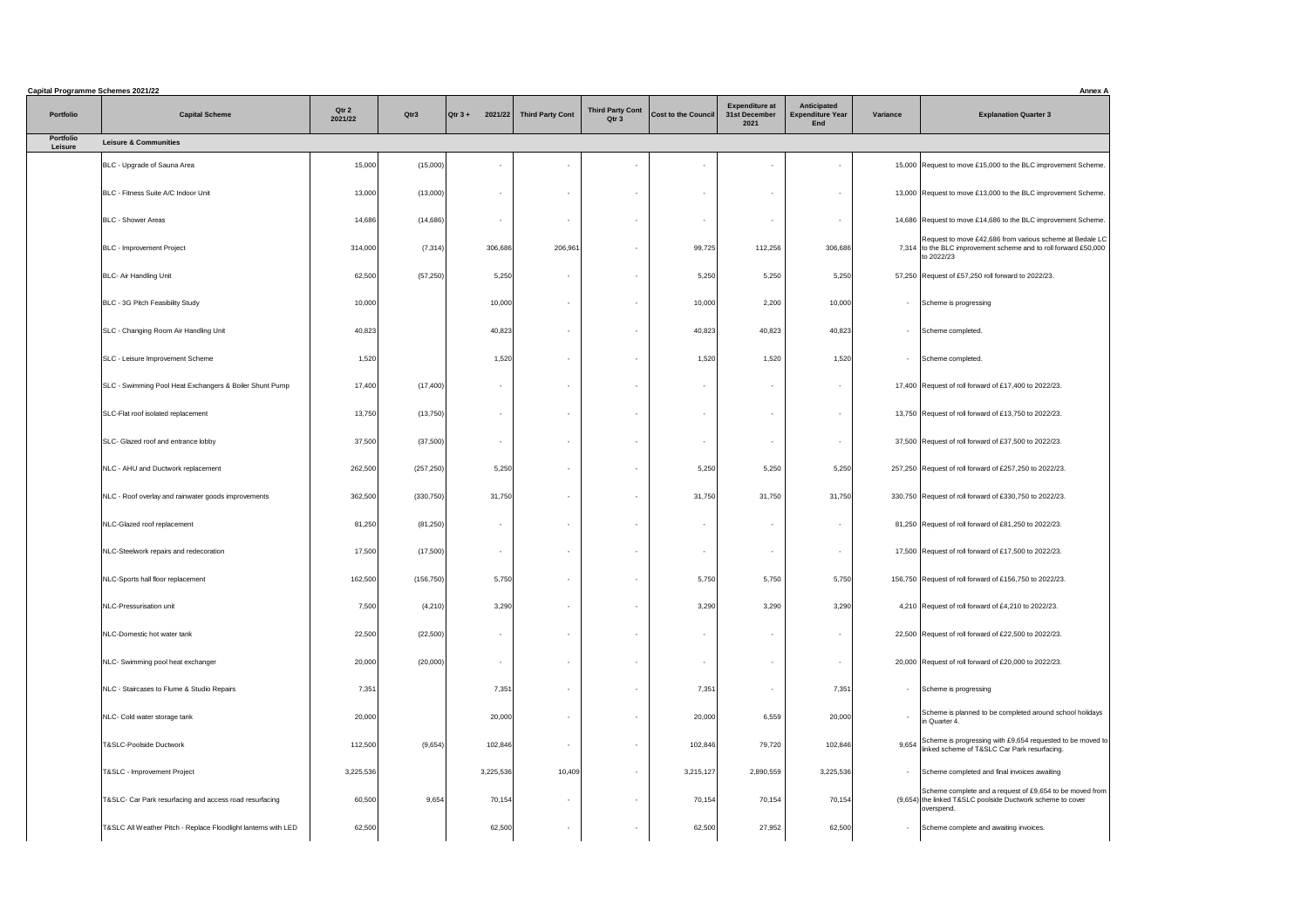|                                | <b>Capital Programme Schemes 2021/22</b>                |                  |             |                          |                         |                                             |                            |                                                |                                                      |                  | <b>Annex A</b>                                                                                                                                                                          |
|--------------------------------|---------------------------------------------------------|------------------|-------------|--------------------------|-------------------------|---------------------------------------------|----------------------------|------------------------------------------------|------------------------------------------------------|------------------|-----------------------------------------------------------------------------------------------------------------------------------------------------------------------------------------|
| <b>Portfolio</b>               | <b>Capital Scheme</b>                                   | Qtr 2<br>2021/22 | Qtr3        | 2021/22<br>$Qtr 3 +$     | <b>Third Party Cont</b> | <b>Third Party Cont</b><br>Qtr <sub>3</sub> | <b>Cost to the Council</b> | <b>Expenditure at</b><br>31st December<br>2021 | <b>Anticipated</b><br><b>Expenditure Year</b><br>End | Variance         | <b>Explanation Quarter 3</b>                                                                                                                                                            |
|                                | T&SLC All Weather Pitch - Sports Pavilion refurbishment | 62,500           | (62, 500)   | $\overline{\phantom{a}}$ | $\sim$                  |                                             | $\overline{\phantom{a}}$   | $\sim$                                         |                                                      |                  | 62,500 Request of roll forward of £62,500 to 2022/23.                                                                                                                                   |
|                                | All Leisure Centres - Covid-19 Ventilation Enhancements | 13,606           | (10,000)    | 3,606                    |                         |                                             | 3,606                      | 3,093                                          | 3,606                                                |                  | 10,000 Scheme completed and request to return £10,000 to fund                                                                                                                           |
|                                | All Leisure Centres - Decarbonisation Programme         | 3,524,763        | (1,500,000) | 2,024,763                | 3,524,763               | (1,500,000)                                 | $\sim$                     | 1,019,810                                      | 2,024,763                                            |                  | Request of roll forward of £1,500,000 to 2022/23 due to<br>1,500,000 agreement received from grant provider Salix that the<br>completion date deadline can be extended to 30 June 2022. |
|                                | Thirsk & Sowerby Sports Village                         | 1,266,912        | (612,000)   | 654,912                  | 1,266,912               | (612,000)                                   |                            | 45,895                                         | 654,912                                              |                  | 612,000 Request to roll forward £612,000 to 2022/23                                                                                                                                     |
|                                | Northallerton Sports Village                            | 20,000           | 10,713      | 30,713                   | 20,000                  | (11, 287)                                   | 22,000.00                  | 9,063                                          | 30,713                                               |                  | Request of £22,000 for refurbish footbridges and outfall at<br>$(10,713)$ Stone Cross as well a request to roll forward £11,287 to<br>2022/23                                           |
| <b>Portfolio</b><br>Governance | <b>Leisure &amp; Communities</b>                        |                  |             |                          |                         |                                             |                            |                                                |                                                      |                  |                                                                                                                                                                                         |
|                                | Public Lighting Replacement                             | 36,000           | 11,000      | 47,000                   |                         |                                             | 47,000                     | 27,361                                         | 47,000                                               |                  | $(11,000)$ Scheme is progressing.                                                                                                                                                       |
|                                | Public lighting replacement - Market Place Easingwold   | 13,500           | (13,500)    | $\sim$                   | $\sim$                  |                                             | $\overline{\phantom{a}}$   | $\overline{\phantom{a}}$                       | $\sim$                                               |                  | Scheme is requested to transfer £11,000 to the Public<br>13,500 Lighting LED upgrade scheme and £2,500 to be returned to<br>lfund                                                       |
|                                | Public Lighting LED Upgrade                             | 40,000           |             | 40,000                   | $\sim$                  |                                             | 40,000                     | $\sim$                                         | 40,000                                               |                  | Scheme is progressing with a request to transfer £11,000<br>from the Public Lighting replacement scheme at Market Place<br>Easingwold.                                                  |
|                                | <b>CCTV Scheme</b>                                      |                  | 18,330      | 18,330                   | $\sim$                  |                                             | 18,330                     | 15,000                                         | 18,330                                               |                  | (18,330) Request of £18,330 for CCTV replacement scheme                                                                                                                                 |
|                                | <b>Car Park Reinstatements</b>                          | 103,394          | (90, 394)   | 13,000                   | $\sim$                  |                                             | 13,000                     | 878                                            | 13,000                                               |                  | 90,394 Request of roll forward of £90,394 to 2022/23.                                                                                                                                   |
|                                | Car Park Improvement Scheme                             | 214,499          | (80,000)    | 134,499                  |                         |                                             | 134,499                    | 48,825                                         | 134,499                                              |                  | 80,000 Scheme is progressing however £80,000 is requested to be rolled forward to 2022/23                                                                                               |
|                                | Adoptions - Electric Bollards - Thirsk & Northallerton  | 32,128           |             | 32,128                   | $\sim$                  |                                             | 32,128                     | 1,594                                          | 32,128                                               |                  | - Scheme is progressing.                                                                                                                                                                |
|                                | Civic Centre Pumping station refurbishment              | 25,000           | (6,305)     | 18,695                   | $\sim$                  |                                             | 18,695                     | 18,695                                         | 18,695                                               |                  | 6,305 Scheme complete and a request to return to fund £6,305                                                                                                                            |
|                                | Civic Centre - Passenger Lift Refurbishment             | 40,000           |             | 40,000                   |                         |                                             | 40,000                     | 18,515                                         | 40,000                                               |                  | Scheme is progressing.                                                                                                                                                                  |
|                                | WOJH - Replacement LED lighting                         | 12,835           |             | 12,835                   | $\sim$                  |                                             | 12,835                     | 12,835                                         | 12,835                                               | $\sim$ 100 $\mu$ | Scheme is complete.                                                                                                                                                                     |
|                                | <b>Total Scheme Value Leisure &amp; Communities</b>     | 10,369,953       | (3,400,766) | 6,969,187                | 5,029,045               | (2, 123, 287)                               | 4,063,429                  | 4,504,596                                      | 6,969,187                                            | 3,400,766        |                                                                                                                                                                                         |

**Portfolio Environmental** 

**Health, Waste and Environment Recycling**

| Purchase of bins and boxes for refuse and recycling | 95,000  |          | 95,000  | 10,000                   | $\sim$ | 85,000  | 91,632 | 95,000  | Scheme is progressing.<br>$\sim$                         |
|-----------------------------------------------------|---------|----------|---------|--------------------------|--------|---------|--------|---------|----------------------------------------------------------|
| Northallerton Depot Improvement Scheme              | 55,324  |          | 55,324  | $\overline{\phantom{0}}$ |        | 55,324  |        | 55,324  | Scheme is progressing.                                   |
| <b>Fly Tipping Project Equipment Surveillance</b>   | 17,885  |          | 17,885  | $\overline{\phantom{0}}$ | $\sim$ | 17,885  | 4,890  | 17,885  | Scheme is progressing.<br>$\sim$                         |
| <b>WASS</b> - Digital Depot System                  | 3,439   |          | 3,439   | $\overline{\phantom{0}}$ | $\sim$ | 3,439   |        | 3,439   | Scheme is completed.                                     |
| Northallerton Depot Condition Management            | 144,257 |          | 144,257 | $\overline{\phantom{0}}$ | $\sim$ | 144,257 | 34,449 | 144,257 | Scheme is progressing.                                   |
| Stokesley Depot- Bin store hardstanding             | 12,500  | (520)    | 11,980  | $\overline{\phantom{0}}$ | $\sim$ | 11,980  | 11,980 | 11,980  | 520 Scheme completed and request to return to fund £520. |
| Bedale Garage Asbestos Management scheme            | 20,000  | (20,000) | $\sim$  | $\overline{\phantom{0}}$ | $\sim$ | $\sim$  | $\sim$ | $\sim$  | 20,000 Request to roll forward £20,000 to 2022/23.       |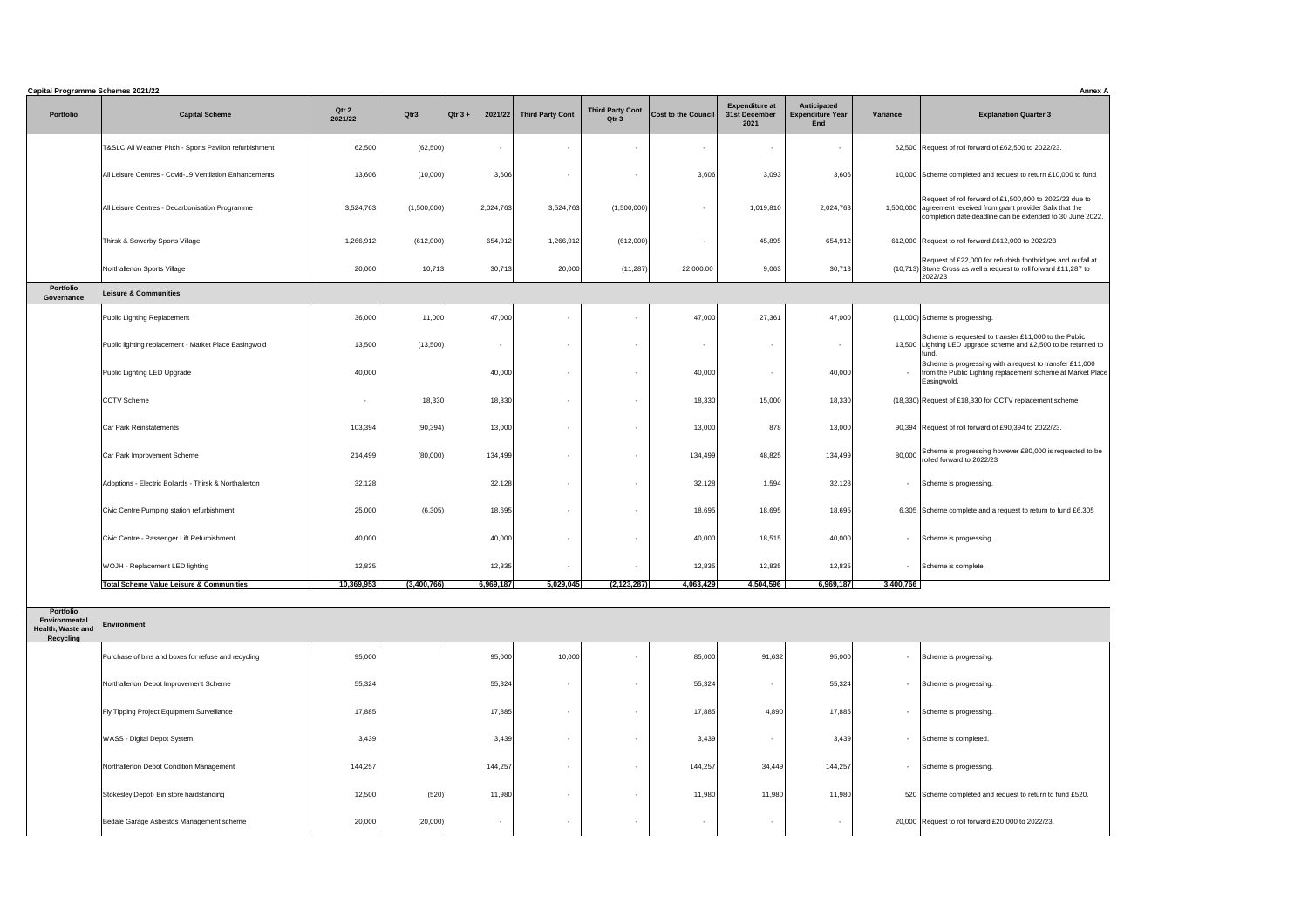| <b>Portfolio</b>                | <b>Capital Scheme</b>                                         | Qtr 2<br>2021/22 | Qtr3       | $\vert$ Qtr 3 + | 2021/22 Third Party Cont | <b>Third Party Cont</b><br>Qtr 3 | <b>Cost to the Council</b> | <b>Expenditure at</b><br>31st December<br>2021 | Anticipated<br><b>Expenditure Year</b><br>End | Variance   | <b>Explanation Quarter 3</b>                                                                                           |
|---------------------------------|---------------------------------------------------------------|------------------|------------|-----------------|--------------------------|----------------------------------|----------------------------|------------------------------------------------|-----------------------------------------------|------------|------------------------------------------------------------------------------------------------------------------------|
|                                 | <b>Energy Efficiency Project</b>                              | 6,000            |            | 6,000           | 6,000                    |                                  | $\sim$                     |                                                | 6,000                                         |            | - Scheme is progressing.                                                                                               |
|                                 | <b>Total Scheme Value Environment</b>                         | 354,405          | (20, 520)  | 333,885         | 16,000                   | $\sim$ $-$                       | 317,885                    | 142,951                                        | 333,885                                       | 20,520     |                                                                                                                        |
| <b>Portfolio Economic</b>       |                                                               |                  |            |                 |                          |                                  |                            |                                                |                                               |            |                                                                                                                        |
| Development &<br><b>Finance</b> | <b>Economy &amp; Planning</b>                                 |                  |            |                 |                          |                                  |                            |                                                |                                               |            |                                                                                                                        |
|                                 | Workspaces - Air Con Refurbishments                           | 6,000            |            | 6,000           | $\overline{\phantom{a}}$ |                                  | 6,000                      | $\sim$                                         | 6,000                                         |            | - Scheme will progress at Quarter 4.                                                                                   |
|                                 | Workspaces - Electrical Distribution Replacement              | 20,739           | (14,000)   | 6,739           | $\sim$                   | $\overline{\phantom{0}}$         | 6,73                       | 5,261                                          | 6,739                                         |            | 14,000 Request of £14,000 roll forward to 2022/23                                                                      |
|                                 | Springboard Gas Boiler                                        | 9,462            |            | 9,462           | $\sim$                   | $\overline{\phantom{0}}$         | 9,462                      | 9,462                                          | 9,462                                         |            | - Scheme is completed.                                                                                                 |
|                                 | Springboard-Structural steel, louvres and actuators           | 10,367           | (10, 367)  | $\sim$          | $\sim$                   | $\overline{\phantom{0}}$         | $\sim$                     | $\sim$                                         |                                               |            | 10,367 Request of £10,367 to be moved to Springboard Brise Soleil<br>scheme.                                           |
|                                 | Springboard - Brise soleil refurbishment                      | 20,000           | 10,367     | 30,367          | $\overline{\phantom{0}}$ | $\sim$                           | 30,367                     | 4,978                                          | 30,367                                        |            | $(10,367)$ Request of £10,367 to be moved from Springboard Structural steel, louvres and actuators to combine schemes. |
|                                 | Bedale Craft Yard - External and internal redecoration        | 5,000            | (5,000)    | $\sim$          | $\sim$                   | $\overline{\phantom{0}}$         | $\sim$                     | $\sim$                                         |                                               |            | 5,000 Request of roll forward of £5,000 to 2022/23.                                                                    |
|                                 | Bedale Craft Yard- Lighting internal and external replacement | 10,000           | (7,500)    | 2,500           | $\sim$                   |                                  | 2,500                      | 1,046                                          | 2,500                                         |            | 7,500 Request of roll forward of £7,500 to 2022/23.                                                                    |
|                                 | Binks Close-Water heaters replacement                         | 1,500            | (1,500)    |                 | $\overline{\phantom{0}}$ |                                  |                            | $\sim$                                         |                                               |            | 1,500 Request of roll forward of £1,500 to 2022/23.                                                                    |
|                                 | Binks Close- Internal lighting replacement                    | 8,000            |            | 8,000           | $\sim$                   | $\sim$                           | 8,000                      |                                                | 8,000                                         |            | - Scheme will progress at Quarter 4.                                                                                   |
|                                 | Lumley Close- Water heater replacement                        | 1,800            | (1,800)    | $\sim$          | $\overline{\phantom{0}}$ |                                  |                            |                                                |                                               |            | 1,800 Request of roll forward of £1,800 to 2022/23.                                                                    |
|                                 | Lumley Close - Internal lighting replacement                  | 10,000           |            | 10,000          | $\sim$                   | $\sim$                           | 10,000                     | 8,132                                          | 10,000                                        |            | - Scheme is progressing.                                                                                               |
|                                 | Lumley Close - External works fencing and landscaping         | 4,000            | (4,000)    | $\sim$          | $\overline{\phantom{0}}$ | $\overline{\phantom{0}}$         |                            |                                                |                                               |            | 4,000 Request of roll forward of £4,000 to 2022/23.                                                                    |
|                                 | Wainstone Court - guttering and roof works                    | 5,000            |            | 5,000           | $\sim$                   | $\sim$                           | 5,000                      | 5,007                                          | 5,000                                         |            | - Scheme is progressing.                                                                                               |
|                                 | Connections                                                   | 6,030            | 6,143      | 12,173          | $\sim$                   | $\overline{\phantom{0}}$         | 12,173                     | 12,173                                         | 12,173                                        |            | $(6,143)$ Scheme complete and a request of an additional £6,143 to<br>cover overspend.                                 |
|                                 | Heritage Action Zone schemes                                  | 170,199          | (53, 564)  | 116,635         | 108,170                  | (37, 342)                        | 45,807                     | 3,878                                          | 116,635                                       |            | 53,564 Request of roll forward of £53,564 to 2022/23                                                                   |
|                                 | Heritage Action Zone - Cultural Programme                     | 23,240           | (10,000)   | 13,240          | 17,000                   | (3,760)                          | $\sim$                     | $\blacksquare$                                 | 13,240                                        |            | 10,000 Request of roll forward of £10,000 to 2022/23                                                                   |
|                                 | Town square enhancement scheme                                | 2,448,852        | (770,000)  | 1,678,852       | 1,508,280                | $\sim$                           | 170,572                    | 770,432                                        | 1,678,852                                     |            | 770,000 Request of £770,000 to be rolled forward to 2022/23.                                                           |
|                                 | Northallerton Complementary Schemes                           | 416,147          | (416, 147) | $\sim$          | $\overline{\phantom{0}}$ | $\sim$                           |                            | $\sim$                                         |                                               |            | 416,147 Request of roll forward of £416,147 to 2022/23                                                                 |
|                                 | Town Centre living                                            | 48,000           |            | 48,000          | 48,000                   | $\sim$                           | $\sim$                     | $\sim$                                         | 48,000                                        | $\sim$ $-$ | Scheme has been initiated and planning permission has been<br>sought                                                   |
|                                 | North Northallerton Infrastructure Scheme                     | 595,754          |            | 595,754         | 595,754                  | $\sim$                           | $\sim$ 100 $\sim$          | $\sim$                                         | 595,754                                       | $\sim$ $-$ | Scheme has completed and retention of £595,754 is<br>remaining.                                                        |

| <b>Capital Programme Schemes 2021/22</b>                     |                                                               |                  |            |                              |                         |                                  |                            |                                                |                                                      |          | Annex A                                                                                                                |
|--------------------------------------------------------------|---------------------------------------------------------------|------------------|------------|------------------------------|-------------------------|----------------------------------|----------------------------|------------------------------------------------|------------------------------------------------------|----------|------------------------------------------------------------------------------------------------------------------------|
| <b>Portfolio</b>                                             | <b>Capital Scheme</b>                                         | Qtr 2<br>2021/22 | Qtr3       | $\sqrt{Q}$ tr 3 +<br>2021/22 | <b>Third Party Cont</b> | <b>Third Party Cont</b><br>Qtr 3 | <b>Cost to the Council</b> | <b>Expenditure at</b><br>31st December<br>2021 | <b>Anticipated</b><br><b>Expenditure Year</b><br>End | Variance | <b>Explanation Quarter 3</b>                                                                                           |
|                                                              | <b>Energy Efficiency Project</b>                              | 6,000            |            | 6,000                        | 6,000                   |                                  | $\overline{\phantom{a}}$   |                                                | 6,000                                                |          | Scheme is progressing.                                                                                                 |
|                                                              | <b>Total Scheme Value Environment</b>                         | 354,405          | (20, 520)  | 333,885                      | 16,000                  | $\sim$                           | 317,885                    | 142,951                                        | 333,885                                              | 20,520   |                                                                                                                        |
|                                                              |                                                               |                  |            |                              |                         |                                  |                            |                                                |                                                      |          |                                                                                                                        |
| <b>Portfolio Economic</b><br>Development &<br><b>Finance</b> | <b>Economy &amp; Planning</b>                                 |                  |            |                              |                         |                                  |                            |                                                |                                                      |          |                                                                                                                        |
|                                                              | Workspaces - Air Con Refurbishments                           | 6,000            |            | 6,000                        |                         | $\overline{\phantom{a}}$         | 6,000                      |                                                | 6,000                                                |          | Scheme will progress at Quarter 4.                                                                                     |
|                                                              | Workspaces - Electrical Distribution Replacement              | 20,739           | (14,000)   | 6,739                        |                         | $\overline{\phantom{a}}$         | 6,739                      | 5,261                                          | 6,739                                                |          | 14,000 Request of £14,000 roll forward to 2022/23                                                                      |
|                                                              | Springboard Gas Boiler                                        | 9,462            |            | 9,462                        |                         | $\sim$                           | 9,462                      | 9,462                                          | 9,462                                                |          | Scheme is completed.                                                                                                   |
|                                                              | Springboard-Structural steel, louvres and actuators           | 10,367           | (10, 367)  |                              |                         | $\overline{\phantom{a}}$         |                            | $\sim$                                         | $\overline{\phantom{a}}$                             |          | 10,367 Request of £10,367 to be moved to Springboard Brise Soleil<br>scheme.                                           |
|                                                              | Springboard - Brise soleil refurbishment                      | 20,000           | 10,367     | 30,367                       |                         | $\overline{\phantom{a}}$         | 30,367                     | 4,978                                          | 30,367                                               |          | $(10,367)$ Request of £10,367 to be moved from Springboard Structural steel, louvres and actuators to combine schemes. |
|                                                              | Bedale Craft Yard - External and internal redecoration        | 5,000            | (5,000)    |                              |                         | $\overline{\phantom{a}}$         |                            | $\sim$                                         |                                                      |          | 5,000 Request of roll forward of £5,000 to 2022/23.                                                                    |
|                                                              | Bedale Craft Yard- Lighting internal and external replacement | 10,000           | (7,500)    | 2,500                        |                         | $\sim$                           | 2,500                      | 1,046                                          | 2,500                                                |          | 7,500 Request of roll forward of £7,500 to 2022/23.                                                                    |
|                                                              | Binks Close-Water heaters replacement                         | 1,500            | (1,500)    |                              |                         | $\overline{\phantom{a}}$         |                            | $\sim$                                         |                                                      |          | 1,500 Request of roll forward of £1,500 to 2022/23.                                                                    |
|                                                              | Binks Close- Internal lighting replacement                    | 8,000            |            | 8,000                        |                         |                                  | 8,000                      | $\sim$                                         | 8,000                                                |          | Scheme will progress at Quarter 4.                                                                                     |
|                                                              | Lumley Close-Water heater replacement                         | 1,800            | (1,800)    | $\sim$                       |                         | $\overline{\phantom{a}}$         | $\sim$                     |                                                |                                                      |          | 1,800 Request of roll forward of £1,800 to 2022/23.                                                                    |
|                                                              | Lumley Close - Internal lighting replacement                  | 10,000           |            | 10,000                       |                         | $\overline{\phantom{a}}$         | 10,000                     | 8,132                                          | 10,000                                               |          | Scheme is progressing.                                                                                                 |
|                                                              | Lumley Close - External works fencing and landscaping         | 4,000            | (4,000)    |                              |                         | $\overline{\phantom{a}}$         | $\overline{\phantom{0}}$   | $\sim$                                         |                                                      |          | 4,000 Request of roll forward of £4,000 to 2022/23.                                                                    |
|                                                              | Wainstone Court - guttering and roof works                    | 5,000            |            | 5,000                        | $\sim$                  | $\overline{\phantom{a}}$         | 5,000                      | 5,007                                          | 5,000                                                |          | Scheme is progressing.                                                                                                 |
|                                                              | Connections                                                   | 6,030            | 6,143      | 12,173                       |                         | $\overline{\phantom{a}}$         | 12,173                     | 12,173                                         | 12,173                                               |          | $(6,143)$ Scheme complete and a request of an additional £6,143 to<br>cover overspend.                                 |
|                                                              | Heritage Action Zone schemes                                  | 170,199          | (53, 564)  | 116,635                      | 108,170                 | (37, 342)                        | 45,807                     | 3,878                                          | 116,635                                              |          | 53,564 Request of roll forward of £53,564 to 2022/23                                                                   |
|                                                              | Heritage Action Zone - Cultural Programme                     | 23,240           | (10,000)   | 13,240                       | 17,000                  | (3,760)                          | $\overline{\phantom{0}}$   |                                                | 13,240                                               |          | 10,000 Request of roll forward of £10,000 to 2022/23                                                                   |
|                                                              | Town square enhancement scheme                                | 2,448,852        | (770,000)  | 1,678,852                    | 1,508,280               | $\sim$                           | 170,572                    | 770,432                                        | 1,678,852                                            |          | 770,000 Request of £770,000 to be rolled forward to 2022/23.                                                           |
|                                                              | Northallerton Complementary Schemes                           | 416,147          | (416, 147) |                              |                         | $\overline{\phantom{a}}$         | $\overline{\phantom{0}}$   |                                                |                                                      |          | 416,147   Request of roll forward of £416,147 to 2022/23                                                               |
|                                                              | Town Centre living                                            | 48,000           |            | 48,000                       | 48,000                  | $\sim$                           | $\sim$                     | $\sim$                                         | 48,000                                               | $\sim$   | Scheme has been initiated and planning permission has been<br>sought.                                                  |
|                                                              | North Northallerton Infrastructure Scheme                     | 595,754          |            | 595,754                      | 595,754                 | $\overline{\phantom{0}}$         | $\sim$                     | $\sim$                                         | 595,754                                              |          | Scheme has completed and retention of £595,754 is<br>remaining.                                                        |